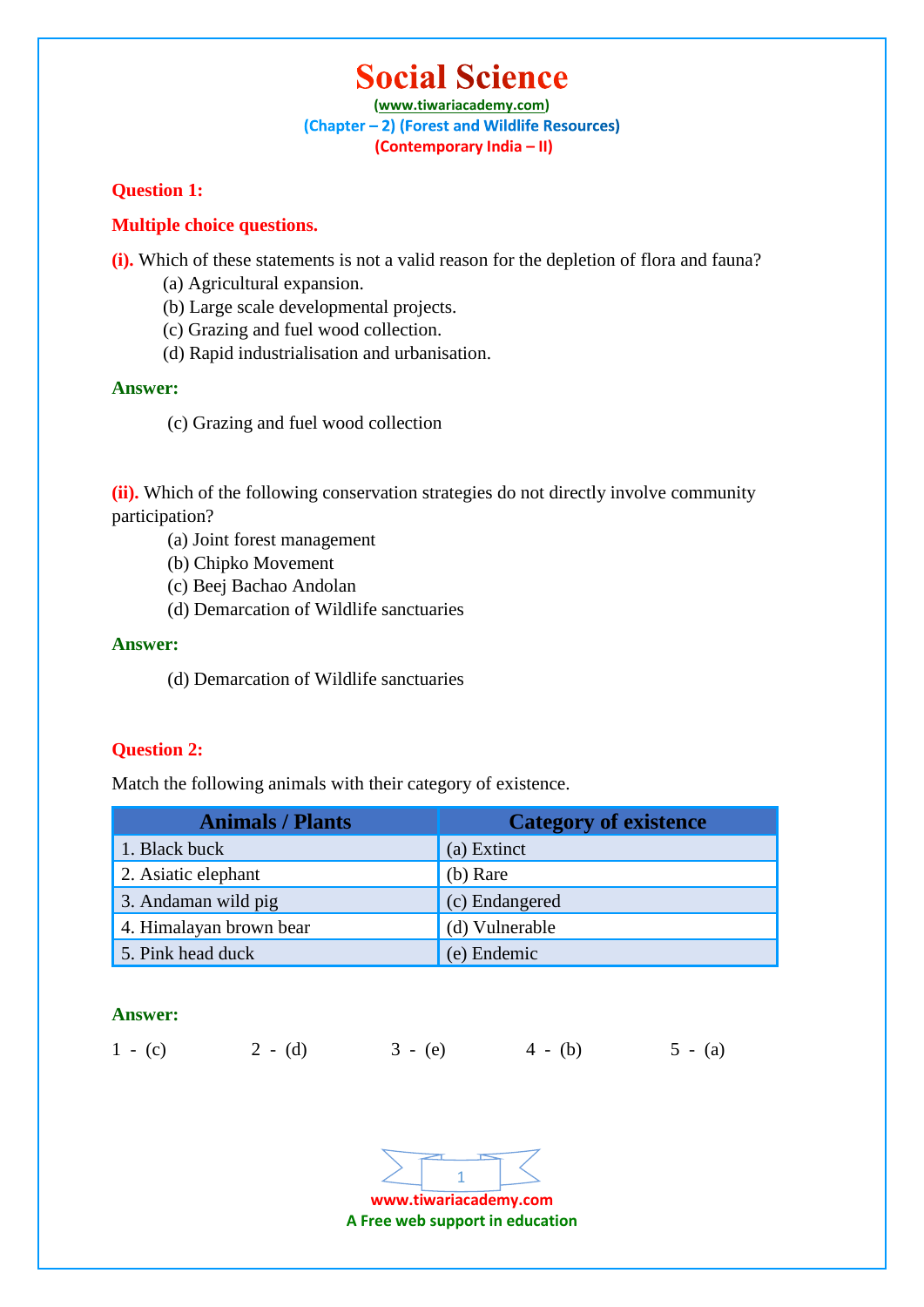## **Social Science**

**(www.tiwariacademy.com)** (Chapter - 2) (Forest and Wildlife Resources) **(Contemporary India – II)**

## **Question 3:**

Match the following.

| 1. Reserved forests  | (a) Other forests and wastelands belonging to both<br>government and private individuals and communities. |
|----------------------|-----------------------------------------------------------------------------------------------------------|
| 2. Protected forests | (b) Are regarded as most valuable as far a the conservation of<br>forest and wildlife resources           |
| 3. Unclassed forests | (c) Forest lands are protected from any further depletion                                                 |

## **Answer:**

| $1 - (b)$ | $2 - (c)$ | $3 - (a)$ |
|-----------|-----------|-----------|
|           |           |           |

## **Question 4:**

## **Answer the following questions in about 30 words.**

**(i).** What is biodiversity? Why is biodiversity important for human lives?

## **Answer:**

The variety of flora and fauna in a given geographical area is called biodiversity of that area. Each species on this earth lives in a system of interdependencies on various biotic and abiotic factors. Human beings also depend on several biotic and abiotic factors for their survival. We may be directly taking some resources from certain species, but we indirectly depend on many other species. Hence, biodiversity is important for human lives.

**(ii).** How have human activities affected the depletion of flora and fauna? Explain.

## **Answer:**

Various human activities have resulted in a decline of forest cover. Vast tracts of forest had been cleared to make way for farmland and for making new houses, factories and infrastructure. Mining is another human activity which has destroyed forest in a vast area. Thus, human activities have resulted in significant depletion of flora and fauna.